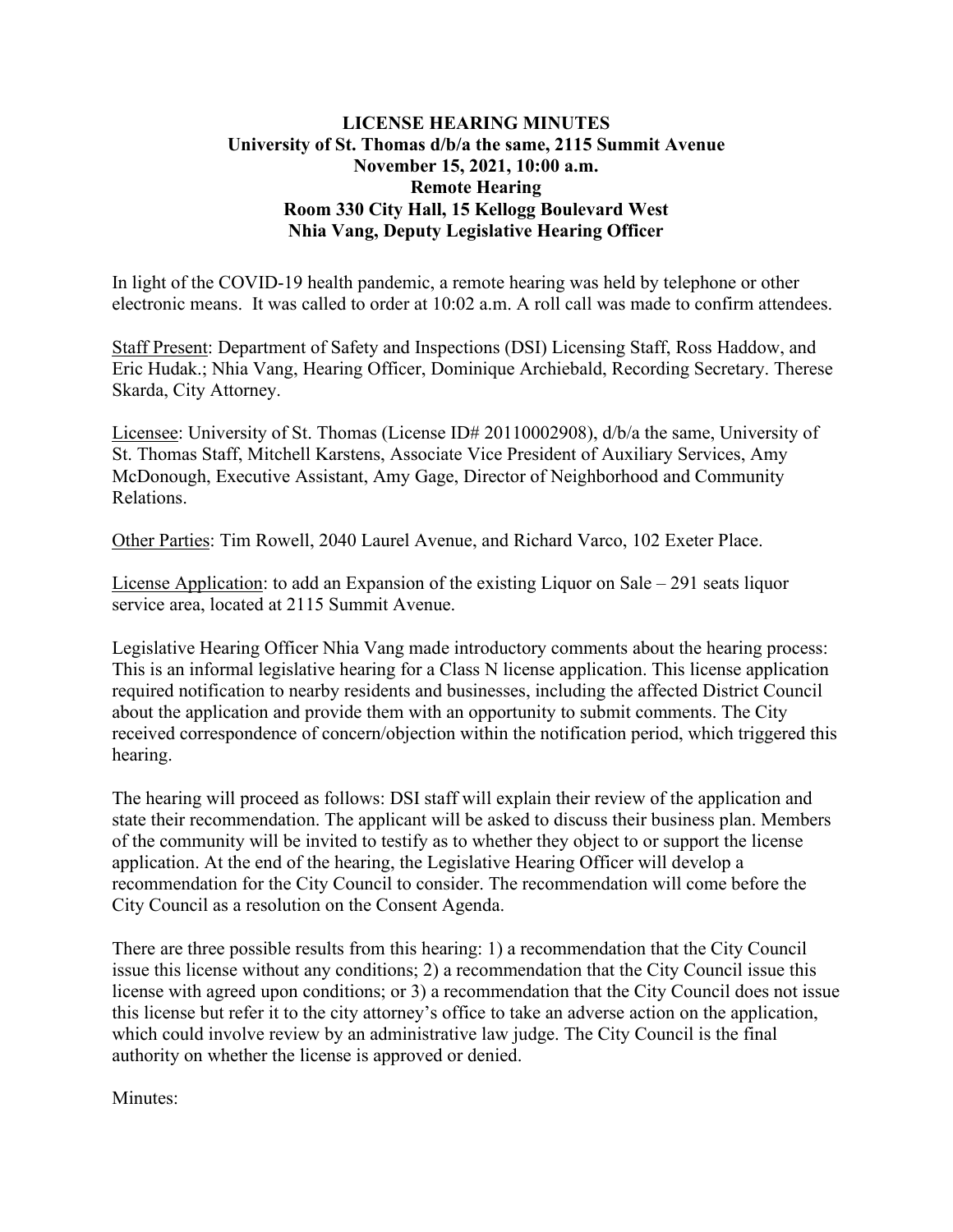Ross Haddow, Licensing Inspector for the Department of Safety and Inspections (DSI) gave a staff report for licensee University of St. Thomas (License ID# 20110002908), d/b/a the same, located at 2115 Summit Avenue, applying for an Expansion of the existing Liquor on Sale – 291 seats or more liquor service area.

DSI is recommending the following conditions for the Expansion of the existing Liquor on Sale – 291 seats or more liquor service area license:

- 1. The liquor service area is restricted to the specific indoor and outdoor University of St. Thomas (UST) on-campus locations, identified in the revised map of the University of St. Thomas St. Paul Campus, Liquor License Locations, dated August 31, 2021.
- 2. The licensee is responsible for taking all appropriate measures to ensure that the sale/service/consumption of alcohol is contained within the designated UST campus liquor service area(s) on file with DSI.
- 3. There shall be no permanent bar and/or liquor service area established by UST. The intent of this condition is to prohibit UST from conducting business in a manner similar to operations such as, but not necessarily limited to the following: a restaurant with regular hours which also serves alcohol, a bar, etc.
- 4. All employees/managers/servers providing alcoholic beverages under the UST license shall undergo yearly Alcohol Awareness Training through an agency approved by DSI to operate such a program. All new employees/managers/servers shall be required to undergo training within two (2) weeks of their starting date. The licensee shall have proof of each person who has completed this training onsite, and this proof shall be made available to DSI upon request.
- 5. Licensee will adopt procedures to ensure that alcohol is not served to anyone under the age of twenty-one (21).
- 6. The sale of alcoholic beverages shall occur between the hours of 10:00 a.m. and midnight, with last call at 11:30 p.m. NOTE: The sale/service of alcoholic beverages on Sunday is permitted with this license.
- 7. There shall be an annual review of the license and conditions. As part of the review, UST will provide documentation from the previous year regarding events at which liquor was sold, including calls to UST security regarding patron behavior at these events.
- 8. UST will provide to the West Summit Neighborhood Advisory Committee (WSNAC) on a monthly basis and to DSI upon request a log of events where sales of alcoholic beverages have occurred. UST will cooperate with WSNAC and DSI to address any complaints filed with the City regarding sales of alcoholic beverages by UST, including discussing the need for new or modified conditions at the time of annual license renewal.
- 9. The sale of alcoholic beverages outdoors at events with more than 150 attendees shall occur only in the following outdoor locations: (a) Monahan Plaza-lower academic quadrangle; (b) Upper (residential) quadrangle; (c) Sabo Plaza (in front of science center); (d) Science center rear plaza; (e) North Athletic Fields; and (f) Palmer Athletic Field.

Mr. Ross Haddow stated that there was no correspondence received from the neighborhood association. There were no building inspections performed, and the license is approved with conditions, and Zoning was approved. DSI is recommending approval with conditions. Zoning approves the license with conditions, and DSI recommends approval with conditions.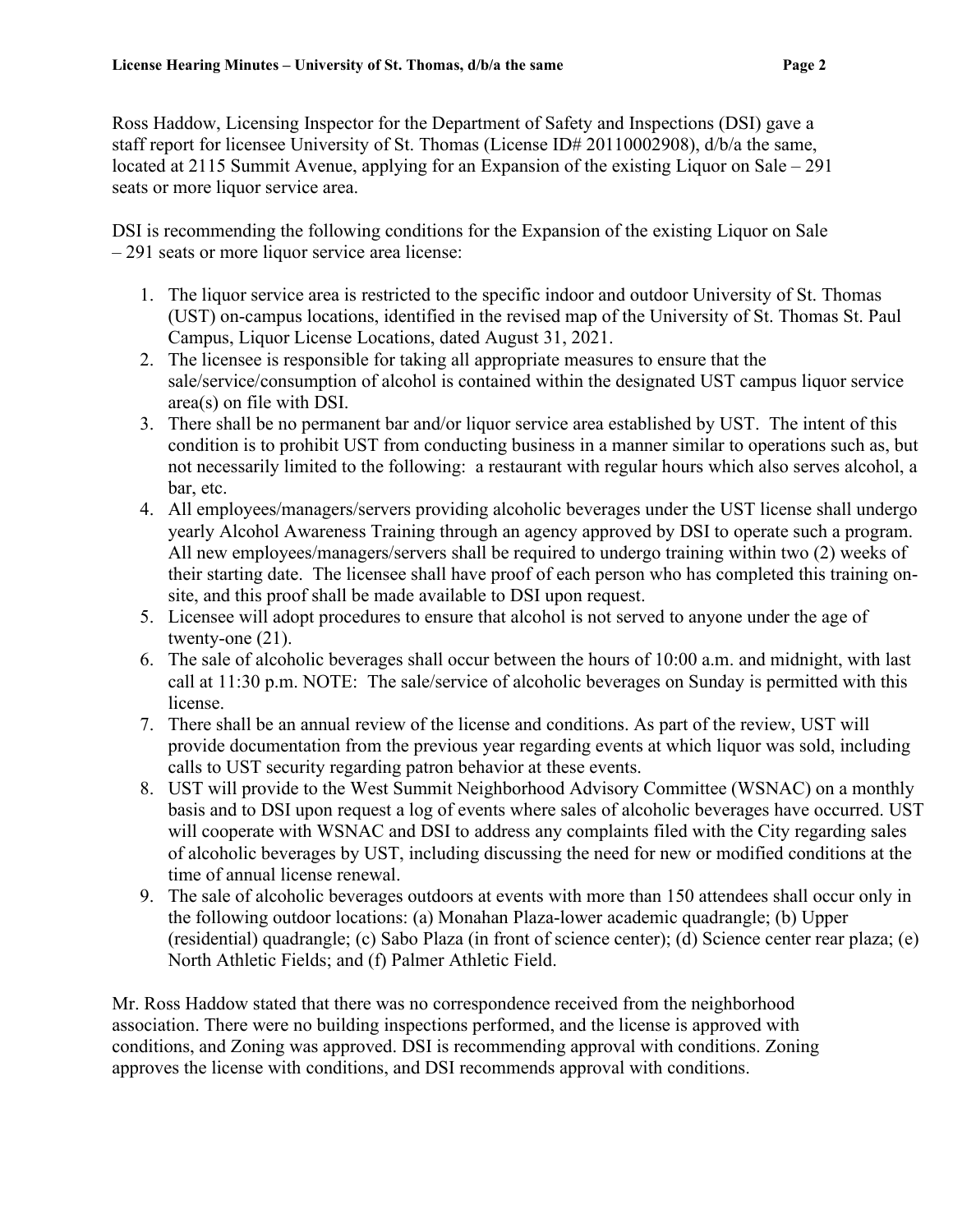Ms. Vang next asked Mr. Karstens if he understands the conditions and if he has any questions, then she gave Mr. Karstens the opportunity to testify. She asked him to talk about the business: history, hours of operation, number of employees, floor plan etc.

Mr. Karstens stated that he does not have any questions regarding the conditions of the license. He began by stating that the University has gone through several changes and additions and now has several new buildings and event spaces, which is why they have requested the expansion of the existing license. He stated that since 2011, the University has served alcohol in all of the approved areas and has done so very well. The staff is trained thoroughly to make sure all of the conditions are met and abided. Mr. Karstens testified that the average person consuming alcohol is 65 years of age as the alcohol is being served at donor and alumni events, and there are very few students involved in these events or drinking on campus. He stated that Public Safety makes sure that the events and alcohol is secure, and watches service and for disruptions.

Ms. Vang then asked Ms. Amy McDonough to describe her role at the University of St. Thomas.

Ms. McDonough stated that she serves as the Chief of Staff in the President's office, and that she works closely with Ms. Amy Gage and the Neighborhood association, NEC to respond to issues and concerns of neighbors. She stated that she is in attendance on behalf of the President's office.

Ms. Vang stated that she was a bit concerned not to see West Summit Neighborhood Advisory Committee (WSNAC) in attendance at the hearing as they were so involved in the beginning of the licensing process.

Ms. McDonough advised that the University had brought the licensing to WSNAC several times throughout the year so they would be familiar with the process. She testified that the University and WSNAC had a hearing to discuss concerns they expressed in making sure that the University of St. Thomas had staff trained properly as there have been a lot of complaints regarding underage drinking, over the years. However, there have not been any complaints about the events sponsored on campus.

Ms. Vang then asked about the number events that have taken place since COVID and if there would be an uptick in events once things go back to normal. She also asked if the community would be involved and be made aware of the events taking place, the kind of training that will continue to be provided to staff, and if WSNAC will continue to be a part of the conversation. Ms. Vang also asked Ms. McDonough the number of SEO companies the University will be hosting.

Ms. McDonough responded that pre-COVID, the University sponsored roughly 250 events per year, and the majority of those events were under 50 people. She explained that the events are usually attended by the President or VP of the Athletics department.

Mr. Karstens then referenced the Expansion map, which was shared with the group, and described which buildings would be used as event spaces: Tommy North that is just below Iverson Center for Faith and is mostly a residence hall. The Service Center that is used to hold the printing services but was moved during the pandemic and will not be used as an event space. The North Campus which includes both baseball and football fields, which have been used for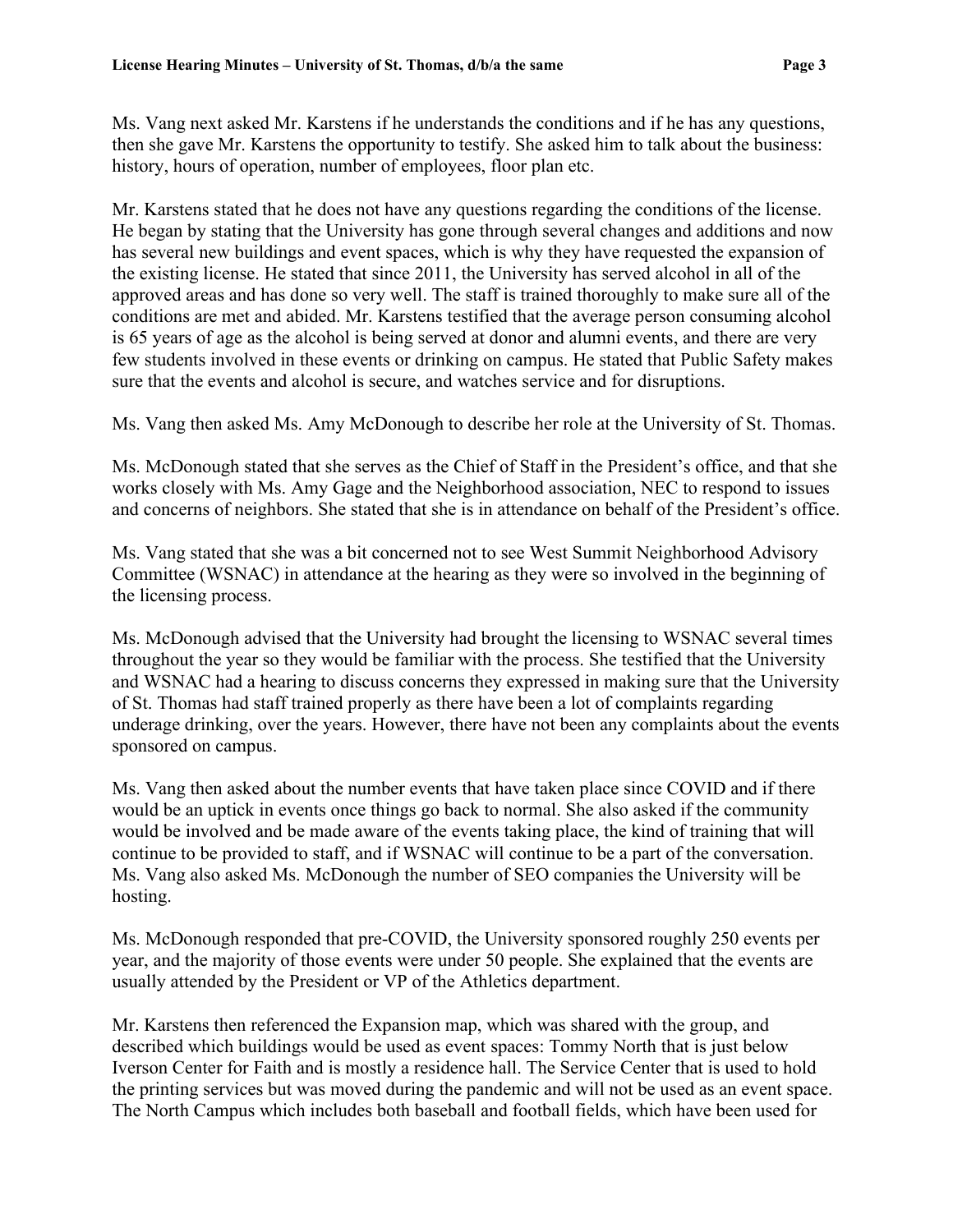marathons, sporting events but would not include student concessions. He also testified that there are two certified trainers on campus who provide tips and serve-safe alcohol training, which includes dated records of all the trained staff that serve. This also includes student employees. All trainings are done in the first two weeks of employment, and if an employee hasn't been trained, they cannot serve. Mr. Karstens stated that there is a total of 105 professional staff, most of whom are in the residential dining facilities and do not serve in this capacity. The Catering staff operates all of the bars and event opportunities which includes five (5) professional staff, four (4) kitchen staff, and five (5) student staff which is usually around 20- 25. All are trained and up to date on service even though they may not be serving. Training takes place regardless of where the employee is located, such as the catering line or plate and table service.

Ms. Vang asked if there were larger events held in the range of 150 to 200 persons as there were complaints that were submitted regarding trash, and parking.

Mr. Karstens responded that he does not have an exact number of events, but he believes it to be around fifty (50). He testified that all complaints are handled internally by the University's Public Safety staff which is a team of almost thirty (30) officers that is utilized across campus. He stated that it is rare to need external officers but may be needed for events such as commencement ceremonies and other large events, which is usually handled by external safety tech firms. Mr. Karstens testified that trash cans are available at all the exits. He stated that he understands and wants to recognize that there is trash out in the neighborhoods and that the students can contribute to that. However, that does not happen from these events due to the way that the event staff controls the alcohol, spaces, and the types of events.

Ms. Vang then asked Ms. Gage and Ms. McDonough how they have engaged with WSNAC to address affected neighbors, and what kind of strategies have been decided to resolve issues such as noise, trash, and nuisance behavior.

Ms. McDonough stated that she and her team are very proud of the relationship they have with the neighborhood and referred to Mr. Karstens statement about not receiving complaints regarding nuisance behavior or other issues for events that happen on campus. She stated that they receive complaints for issues that happen off campus, and the University is trying to mitigate these issues to ensure that the students are good neighbors. She testified that Ms. Gage runs a STEPS program, which teaches resident students how to be good neighbors, and how to live as respectful adults in society. Ms. McDonough stated that the University has instituted a new residency requirement at the university which states that if you are a Freshman or Sophomore student, you are required to live on campus, which will take effect for the 2022-2023 Freshman and Sophomore classes. She stated that this is something that will help students with development, and she believes it will mitigate some of the issues that have happened in the surrounding neighborhood. Ms. McDonough added that one of the large events that the University St. Thomas sponsored is no longer taking place – the Tommy Johnny game, which entailed preparing the neighborhood and instituting plans for mitigation. The University staff will take those plans and use them to mitigate any issues that may arise from football games and homecoming events in the future.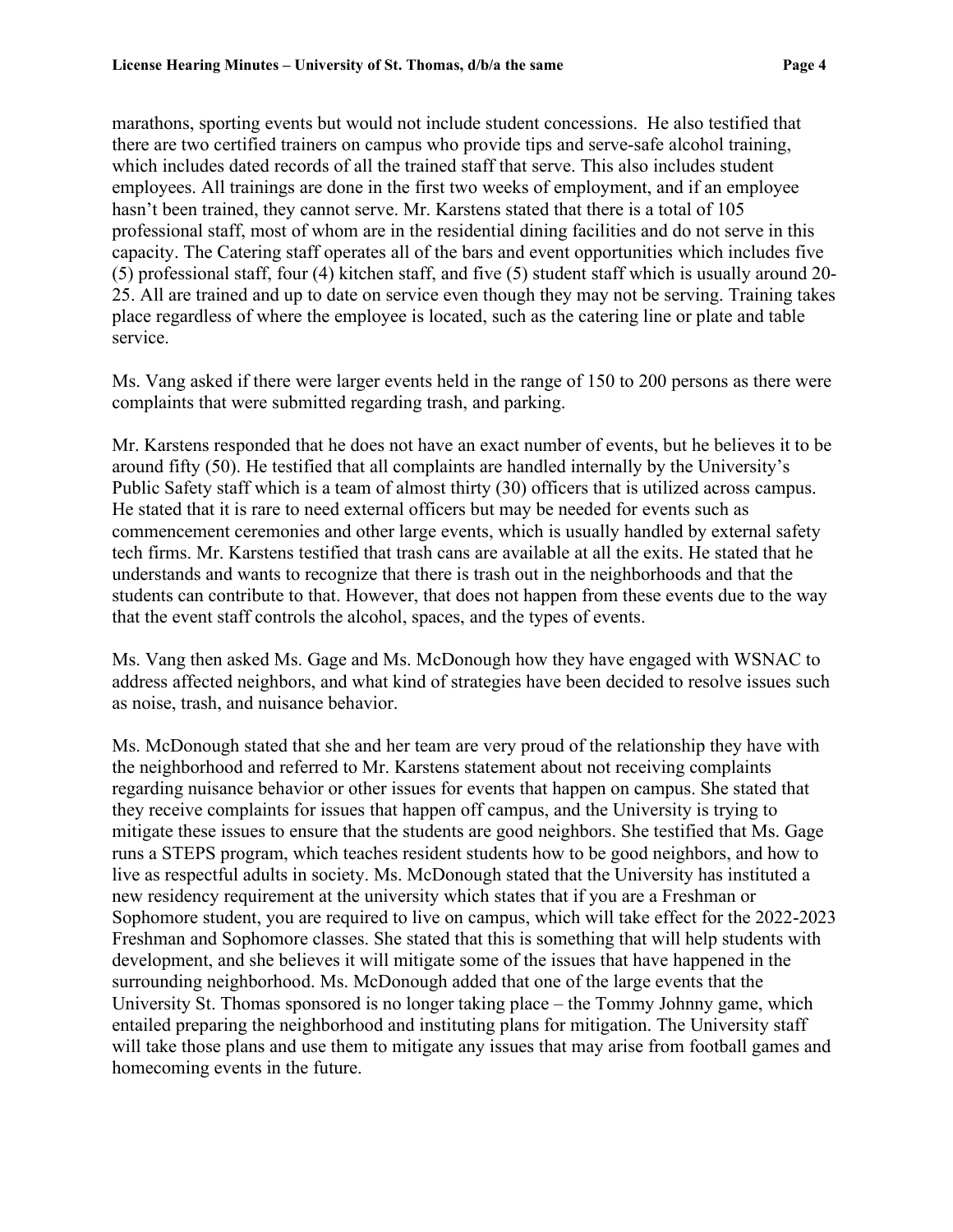Ms. Gage added that she's been with the University of St. Thomas for seven (7) years as the Director of Neighborhood and Community Relations. During that time, she also Chaired the WSNAC. Ms. Gage stated that during her time at WSNAC, she was responsible for gathering liquor reports from a member of the team, which included how many glasses of wine was served to the community group that was meeting in an event space. Ms. Gage stated that during her time with the University, there has never been a complaint received regarding alcohol service on campus. However, there are issues encountered with student behavior that are addressed proactively through education and consequences rather than punishment. Ms. Gage described her role as on-call 24 hours a day and 7 days a week to engage with students. She also stated that there is a new program called Renter 101 which aims to provide information to students who are looking to move off campus. The University provides two different types of renter education. Ms. Gage testified that she provides a detailed monthly neighborhood relations report and meets with two assistant Dean's on a weekly basis. She also stated that she is responsible for meeting out the consequences if students violate the Code of Conduct off campus, which happens if they violate any Federal, State, or Municipal law. An example of such violations would include noise ordinance, underage drinking, or a gathering that is perceived to have gotten out of hand.

Ms. Vang then open the next part of the hearing for public input. There were five (5) letters of objection which triggered the hearing. Three (3) interested parties were in attendance to testify. Ms. Vang noted that Mr. Karstens, Ms. McDonough, and Ms. Gage would be given an opportunity to respond to the objection letters. Ms. Vang also noted that all letters of objection for non-present parties and testimony from residents present during the hearing were accepted and received into the record.

#### Nancy Garrett, 2221 Riverwood Pl, St. Paul

Ms. Garrett testified that she spoke with Ms. Amy McDonough and now understands that there would not be more alcohol served in the future than there is now, however, she still has concerns regarding the new classification of the Football team as Division 1 and how it may affect the neighborhood with more football game attendees. She stated that she has no issue with Private events but believes that the large events are potential cause for concern due to alcohol use, trash, and nuisance behavior.

Mr. Karstens stated that the University has no plans to expand liquor use at any of the games and that part of this is regulated by the NCAA. He testified that some alcohol is served in the VIP donor areas, but not in the stadium stands. He reiterated that the University has no plans to expand into athletic facilities at this point, for concessions purposes.

Ms. Garrett then asked if the license was granted, would the University have the potential to expand the serving of alcohol and if so, would the neighborhood need to be notified of such a change?

Mr. Haddow of DSI stated that DSI is a primarily a complaint-based organization when it comes to business licenses. If anyone has a matter of complaint about anything that is going on in the City of St. Paul, they may call 651-266-8989. Which is the general contact number for the City of St. Paul. From there, they can say they have a complaint, then the call center staff will either immediately put the complaint into the system, or the complainant would be transferred to the appropriate staff member. All of the complaints are taken into consideration with the renewal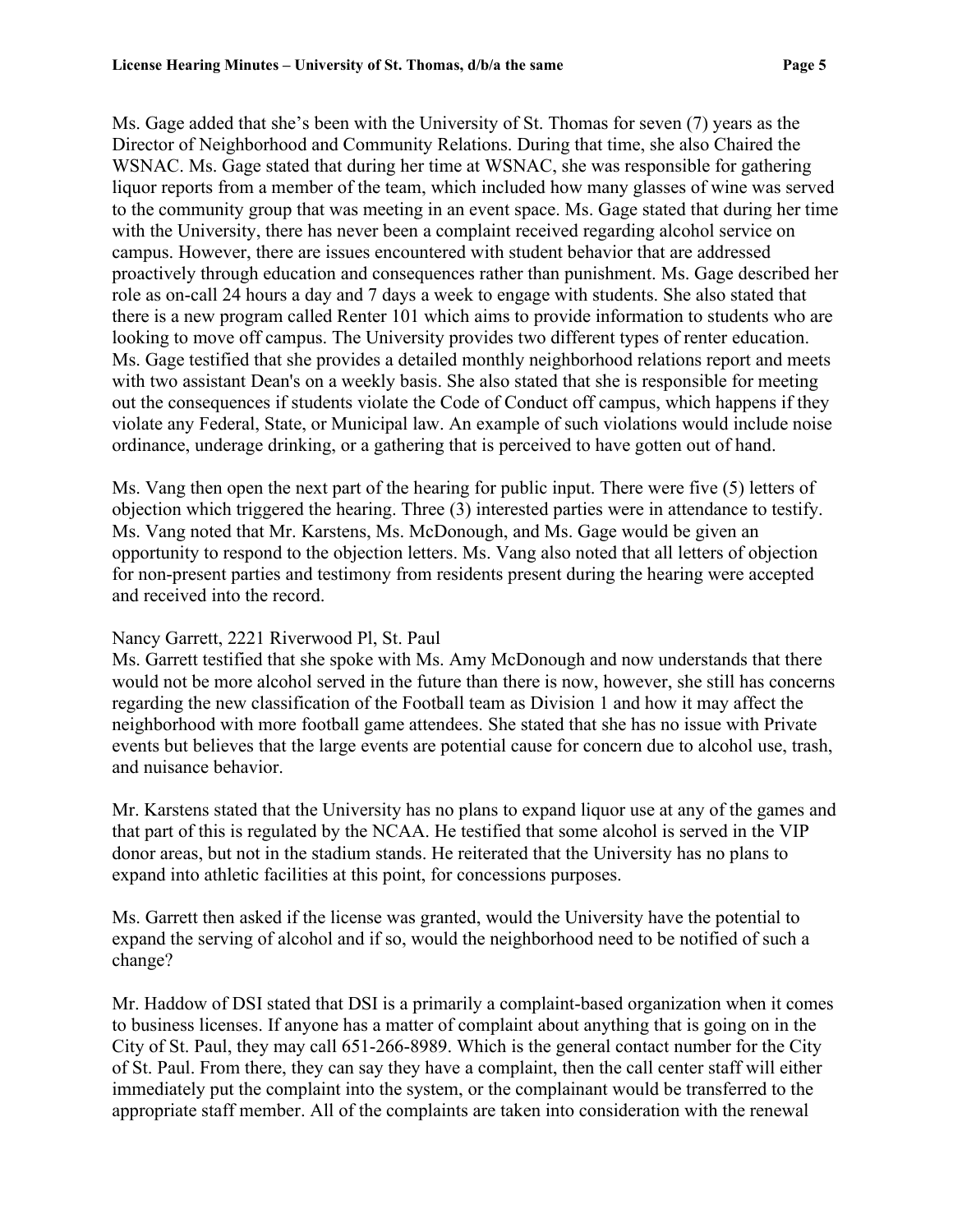comes through, however, DSI does not have to wait until license renewal to make modifications if there are complaints. Mr. Haddow stated that DSI works in a compliance-based nature, which first includes education and trying to bring the effective party into compliance. If that does not work, DSI moves forward to the Adverse Action matrix, which dictates what kind of fine would be imposed based on when the complaint happened, the severity of the complaint, and how often.

Ms. Vang then Mr. Richard Varco, the opportunity to testify. She noted that his testimony was recorded and accepted into the record.

### Mr. Richard Varco, 102 Exeter Street, St. Paul

Mr. Varco testified that Ms. Garrett's concerns are not met by the discussion that we've had here. And in fact, her concerns are reinforced by what the staff member said, which is in effect that although St. Thomas has no plans to develop the sale of liquor beyond what they currently offer, that could change as soon as the license is granted. He testified that statement of having no plans to expand does nothing to prevent them from doing exactly that. He stated that he thinks that clarification ought to be fully noted before permission is given to expand. He testified that he is mainly concerned about trash in the neighborhood and suggested that there were a few simple ways in which to eliminate this issue such as signs telling people that they can't take the alcohol off the campus. Also, that containers and receptacles in which they could put trash in. He suggested that be included as one of the conditions.

Mr. Karstens responded that no beverages or containers can leave the service area, and the University posts that information at all the exits. Also, there is security that is present to make sure taking containers into restricted areas does not happen. Mr. Karstens stated that the University has an expansive program to capture trash and recycling and compost in all of areas, both inside and outside. He stated that the University Facilities department has several trash receptacles that are brought out for use in diverting trash and litter. He reiterated that people cannot leave the designated area with alcohol containers.

Ms. McDonough added that the University would not start selling concessions without notifying the neighborhood and has no intention to do so. She stated that adding this as a condition to the license would be fine if it were helpful.

Ms. Vang stated that she'll have the DSI Licensing staff draft a list of conditions to present to the University of St. Thomas.

Ms. Vang then Mr. Tim Rowell, the opportunity to testify. She noted that his testimony was recorded and accepted into the record.

# Mr. Tim Rowell, 2040 Laurel Ave, St. Paul

Mr. Rowell testified that he would like to reiterate what Ms. Garrett and Mr. Varco mentioned. He stated that he met with Ms. McDonough and Ms. Gage and they assured him that there would not be an expansion of concessions. He stated that the University is now a Division 1 school which means the events are going to get bigger and have more alumni, and more fans from other teams. He believes it is going to get bigger and more intense. He testified that he appreciates the condition being added for the language of notifying the neighborhood. But being notified doesn't help if we're opposed to it. He testified that he is opposed to expanding the liquor license, if it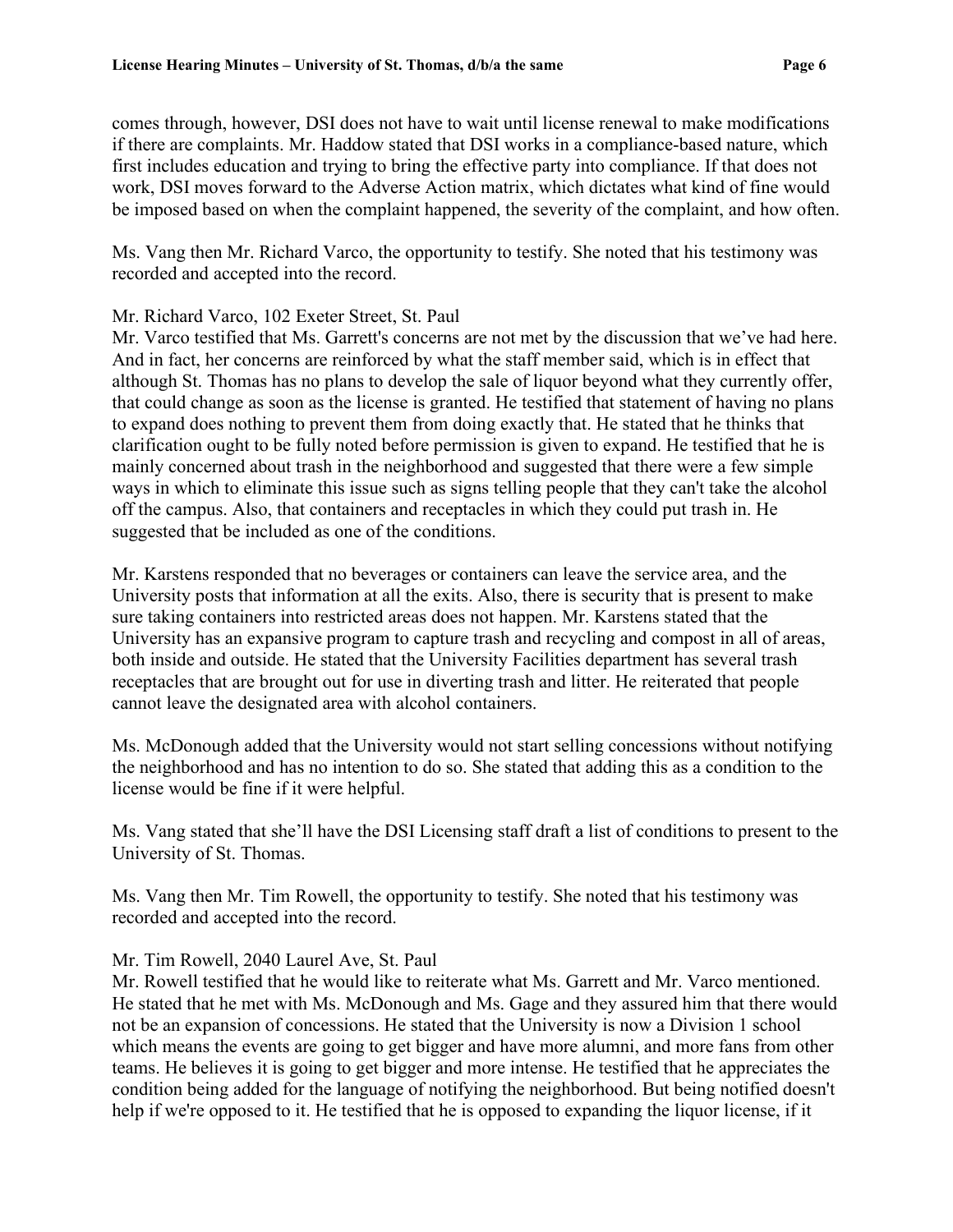gives the University the option of serving large events. He stated that he was under the impression from previous discussion that it was just going to be alumni events and St. Thomas events. But now if Palmer field or the baseball field fan be rented to an external group, and have liquor events there, it will cause issues and problems in the neighborhood with trash, parking and more. He stated that he lives across the street on Laurel Avenue from Tommy north. He reiterated that when the Tommy Johnny games were happening that weekend was very uncomfortable for the neighborhood. It seemed to be a carte blanche for the students and alumni with alcohol. There were people sitting in his yard with cases of beer, people urinating on the garages.

Mr. Karstens responded the University is fine adding a condition to the license not to sell concessions. It holds the university accountable to make sure that we notify the neighborhood if and when concessions are sold.

Ms. McDonough added that the University staff will not pretending like there are not problems in the neighborhood. And they will continue to try to proactively address them. Also that residence requirement is going to help. There has been a lot of work done to mitigate what happens, including taking the Tommy Johnny games off of campus several years ago. She stated that they will be mindful of what issues those events what other events cause in the neighborhood.

Ms. Vang asked DSI staff if there were any complaints that resulted in enforcement action from the City.

Mr. Haddow stated that he would have to look up whether there were reports related to alcohol service use, but the majority of the complaints that he's seen from the neighborhood have been noise and trash related, specifically for large events. He stated that he doesn't believe there has been any adverse action since the license was granted in 2011 and reiterated that he will have to verify.

Ms. Vang acknowledged Ms. McDonough and Mr. Karstens willingness to add two (2) conditions to the license to reassure the residents of those concerns.

Ms. Vang then read the letters and emails of objection into the record for non-present interested parties and the applicant was given an opportunity respond.

# Mr. Robert Nechal, 2169 Selby Ave, St. Paul

Mr. Nechal objects to specific parts of the license. He opposes any alcohol being offered on the North Athletic Field as two sides of the field adjoin the neighborhood housing with no means for containment of noise. It is also visible from the neighbor's homes. Secondly, he is not objecting to alcohol being served in Palmer field, but he asked that the University honor the noise ordinance and stop serving alcohol at 9:30 p.m.

Mr. Karstens responded that they University does abide by the sound ordinance and if there is going to be an event, the University applies for special exemption. He also stated that the Public Safety team monitors the noise level with a decibel reader to ensure the University is within legal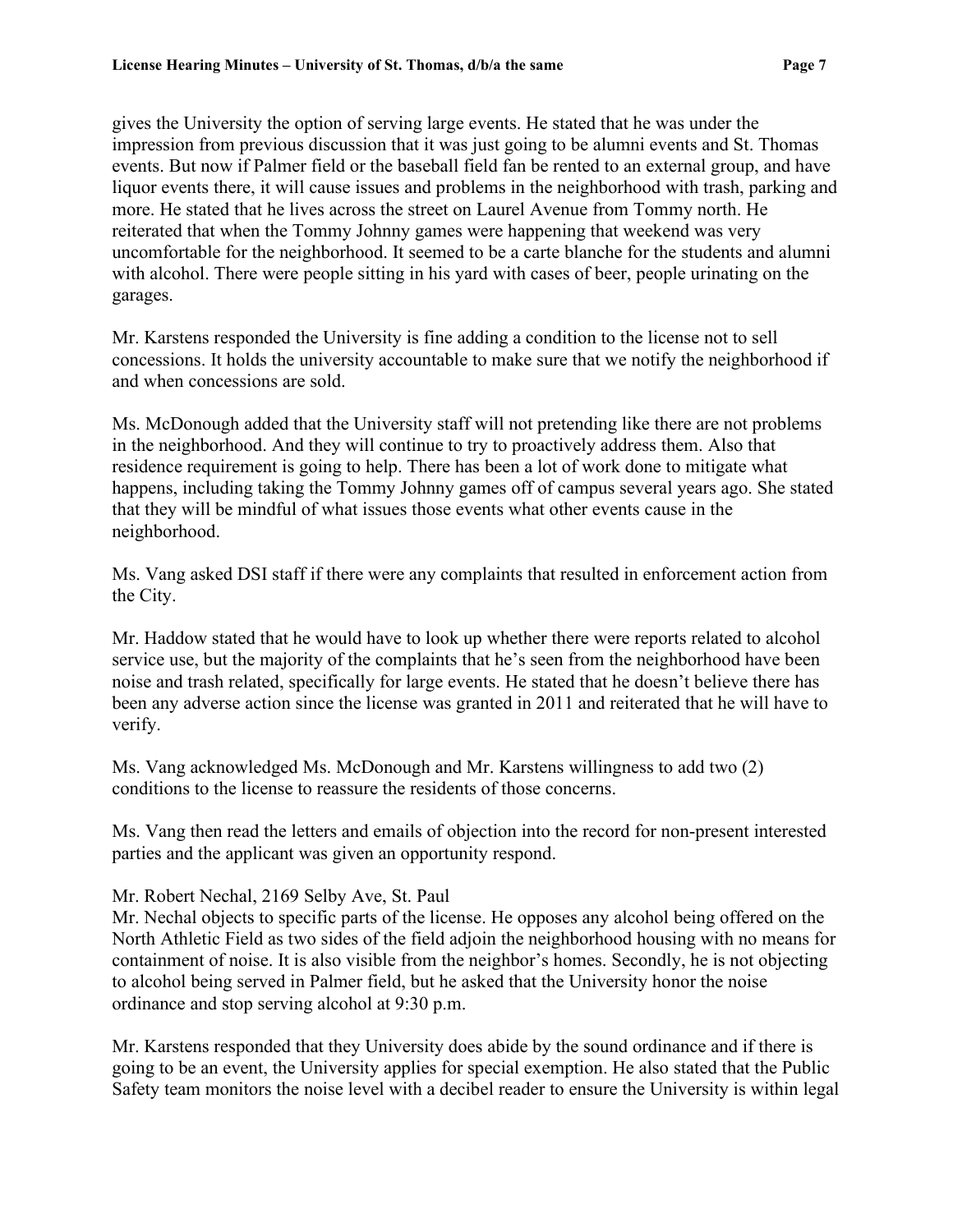noise limits. He stated that there has been mesh fencing installed at the baseball field to minimize the noise level but believes sound would carry regardless of alcohol being served.

### Mr. Kevin Leuthold, 2221 Riverwood Pl, St Paul

Mr. Leuthold objects as he believes there is already too much alcohol at parties and around campus during sporting events. He believes the worst is the high school games on Friday nights at the University of St. Thomas campus, and states that before and after every game there are lots of drunk people walking and driving near campus. He believes allowing the sale of alcohol on campus during these events will make these issue worse.

Mr. Karstens responded that the University does not sell any alcohol ever. And that there was only one high school game on campus this year. He stated that the University does not have Cretin and Durham coming back to campus next year. Athletics has also confirmed this. He stated that even if the University did have high school games on campus, they have never nor will we ever serve alcohol at a high school football game.

Ms. Vang then gave interested parties an opportunity to ask follow-up questions.

Mr. Varco stated that the response from the University staff is still unclear and would like clarification of whether the University is promising that they will not sell concessions without getting prior permission from the neighborhood to do so, or are they saying they will only notify the neighborhood when they decided to expand selling concessions?

Ms. McDonough responded that they may need some help from the city as she doesn't know what the process would be. There are two (2) ways to do it; a restriction can be added that says the University can't sell concessions. And if they ever wanted to change it in the future, there would have to be some process to change it. Or a condition can be added to the license that says the University would not sell concessions until they notified the neighbors a certain number of days ahead of time so that they would have an opportunity to come before the city.

Mr. Eric Hudak of DSI responded that concessions would first have to be defined. If DSI were looking at a condition that would restrict additional concessions beyond what is already in place, they would have to know what the baseline of 'concessions' is. He stated that conditions are difficult to create and word but they need to be enforceable. Conditions should be reasonable and meaningful, and they shouldn't be burdensome, yet they should address the community's concerns. He stated that the conversation that was had regarding alcohol and/or containment or leaving the premises - that that is required by the University of St. Thomas to ensure that that does not happen. If a condition were listed that would state something of that nature would just be a reiteration of what's already in State statute and City ordinance of which they're obligated to follow.

Ms. Therese Skarda of the City Attorney's Office added that she is present to advise Nhia and the DSI staff, and she believes everything has been covered. She stated that she is available to give legal advice and advised that a basis to impose conditions, and they need to be fair and enforceable.